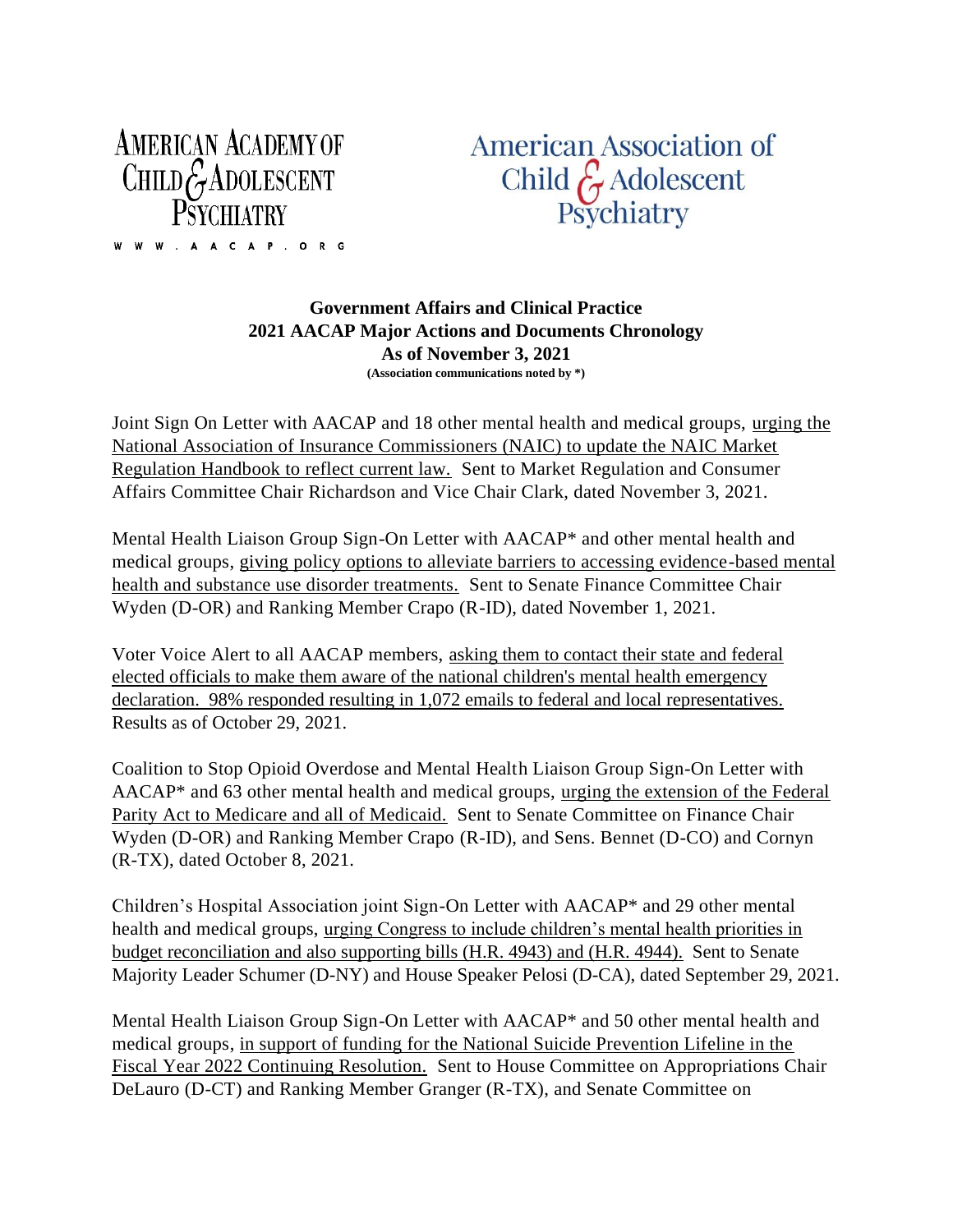Appropriations Chair Leahy (D-VT) and Vice Chairman Shelby (R-AL), dated September 17, 2021.

Joint Sign-On Letter with AACAP and 17 other mental health and medical groups, in support of the "Collaborate In An orderly and Cohesive Manner Act (COCM)". Sent to Reps. Fletcher (D-TX) and Herrera Beutler (R-WA), dated September 10, 2021.

Joint Sign-On Letter with AACAP and 36 other mental health and medical groups, in support of New Jersey State (S.2559, A.4179) legislation that would permanently expand telehealth in New Jersey allowing patients to continue to receive care where and when they need it. Sent to Governor Murphy, dated September 10, 2021.

Joint Statement of Support with AACAP and 5 other mental health and social work organizations, in support of a minimum age of at least 12 years for juvenile justice system jurisdiction, dated August, 2021.

Joint Sign-On Letter with AACAP\* and 50 other mental health and family groups, in support of a White House Office on Children and Youth, federal children's cabinet, and a White House Conference on Children and Youth. Sent to President Biden, dated July 30, 2021.

AMA Joint Sign-On Letter with AACAP\* and 101 medical and mental health organizations, urging the VA to reconsider developing National Standards of Practice for healthcare occupations. Sent to US Department of Veterans Affairs Secretary McDonough, dated July 29, 2021.

Joint Statement with AACAP and close to 60 other medical and mental health organizations, in support of COVID-19 vaccine mandates for all workers in health and long term care, dated July 26, 2021.

Mental Health Liaison Group Sign-On Letter with AACAP and 24 other mental health and family groups, in support of the "Children and Media Research Advancement Act CAMRA," (H.R. 2161, S. 971). Sent to House Committee on Energy and Commerce Chairman Pallone (D-NJ) and Ranking Member McMorris Rodgers (R-WA), and Senate Committee on Health, Education, Labor and Pensions Chairwoman Murray (D-WA) and Ranking Member Burr (R-WA), dated July 14, 2021.

Mental Health Liaison Group Sign-On Letter with AACAP\* and 39 other mental health and family groups, in support of the "Excellence in Mental Health and Addiction Treatment Expansion Act," (S. 2069). Sent to Sens. Stabenow (D-MI) and Blunt (R-MO), dated June 30, 2021.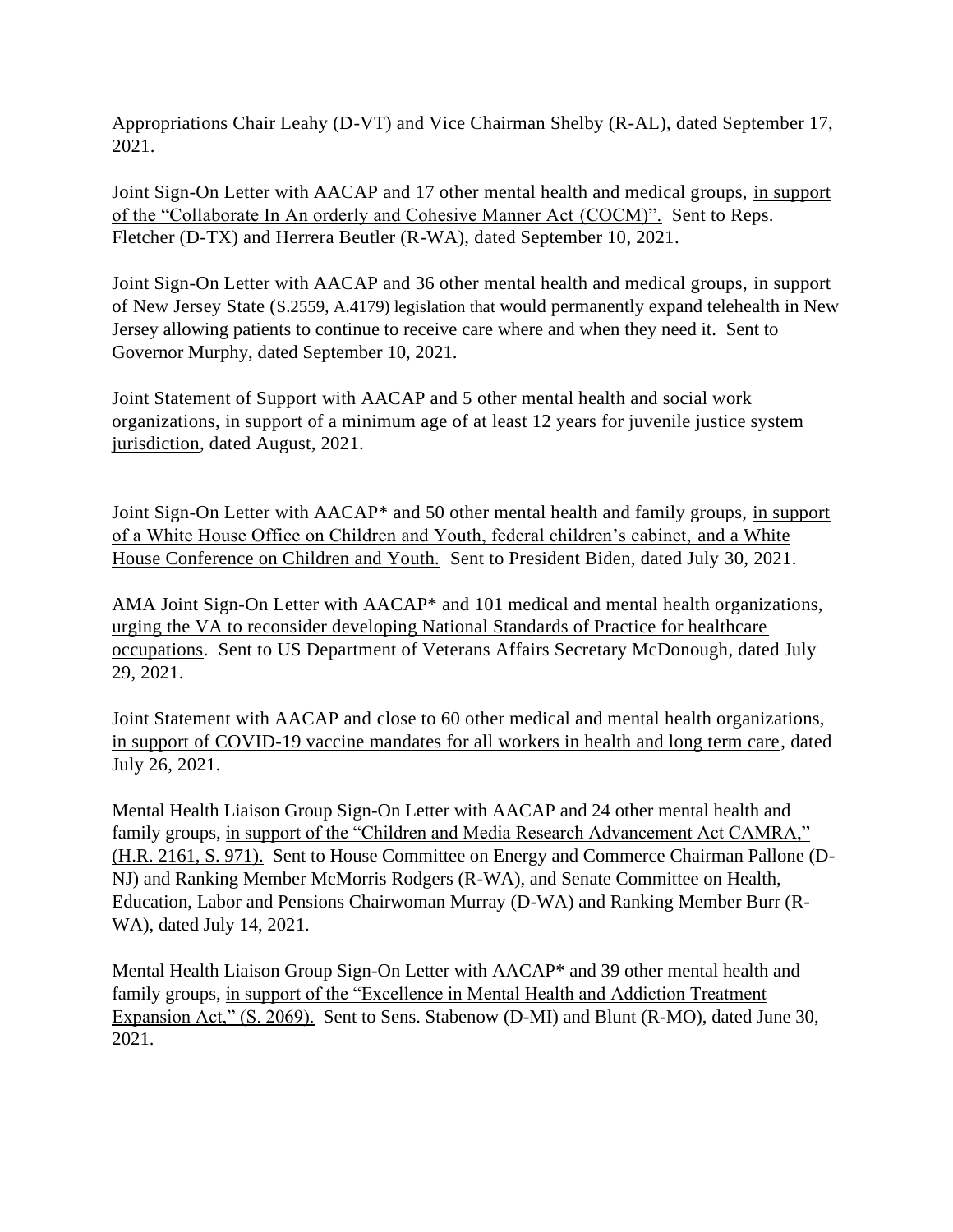Joint Sign-On Letter with AACAP<sup>\*</sup> and 28 other medical and dental organizations, in support of the "Resident Education Deferred Interest (REDI) Act," (H.R. 4122). Sent to Reps. Babin (R-TX) and Houlahan (D-PA), dated June 30, 2021.

American Academy of Pediatrics Amicus Brief, with AACAP and 18 other medical and mental health organizations, opposing Arkansas House Bill 1570 "Act 626 the Health Care Ban", prohibiting medical treatments to transgender youths, filed June 24, 2021.

Mental Health Liaison Group Sign-On Letter with AACAP\* and 52 other mental health and family advocacy groups, in support of "The Medicaid Bump Act," (H.R. 3450, S. 1727). Sent to Reps. Tonko (D-NY), and Trone (D-MD), and Sens. Smith (D-MN), and Stabenow (D-MI), dated June 18, 2021.

Joint Statement with AACAP and 11 other medical associations, opposing the decision by the American Academy of Physician Assistants to change their title to "Physician Associate," dated June 15, 2021.

Mental Health Liaison Group Sign-On Letter with AACAP and 56 other mental health and family advocacy groups, in support of the nomination of Dr. Miriam E. Delphin-Rittmon for Assistant Secretary for Mental Health and Substance Abuse at the U.S. Department of Health and Human Services. Sent to Senate Committee on Health, Education, Labor and Pensions Chairwoman Murray (D-WA) and Ranking Member Burr (R-NC), dated June 7, 2021.

Joint Sign-On Letters with AACAP\* and 39 other medical and mental health organizations, requesting FY 2022 funding for the NIH Environmental Influences on Child Health Outcomes (ECHO) program. Sent to House Appropriations Committee Chair and Subcommittee on Labor, Health and Human Services, Education and Related Agencies Chairwoman DeLauro (D-CT) and Appropriations Committee Ranking Member Granger (R-TX) and Subcommittee Ranking Member Cole (R-OK) and Senate and Appropriations Committee Chair Leahy (D-VT) and Vice Chair Shelby (R-AL) and Subcommittee on Labor, Health and Human Services, Education and Related Agencies Chairwoman Murray (D-WA) and Ranking Member Blunt (R-MO), dated May 27, 2021.

New York Council on Child and Adolescent Psychiatry and AACAP joint letter, in support of NY State Bill (A.4982, S.4051), ending the arrest and prosecution of children under 12 years of age. Sent to State Sen. Bailey, and State Assemblyman Hevesi, dated May 5, 2021.

Joint Statement with AACAP\* and 29 other mental health and medical organizations, endorsing the coalition's Child and Adolescent Mental and Behavioral Health Principles, dated May 4, 2021.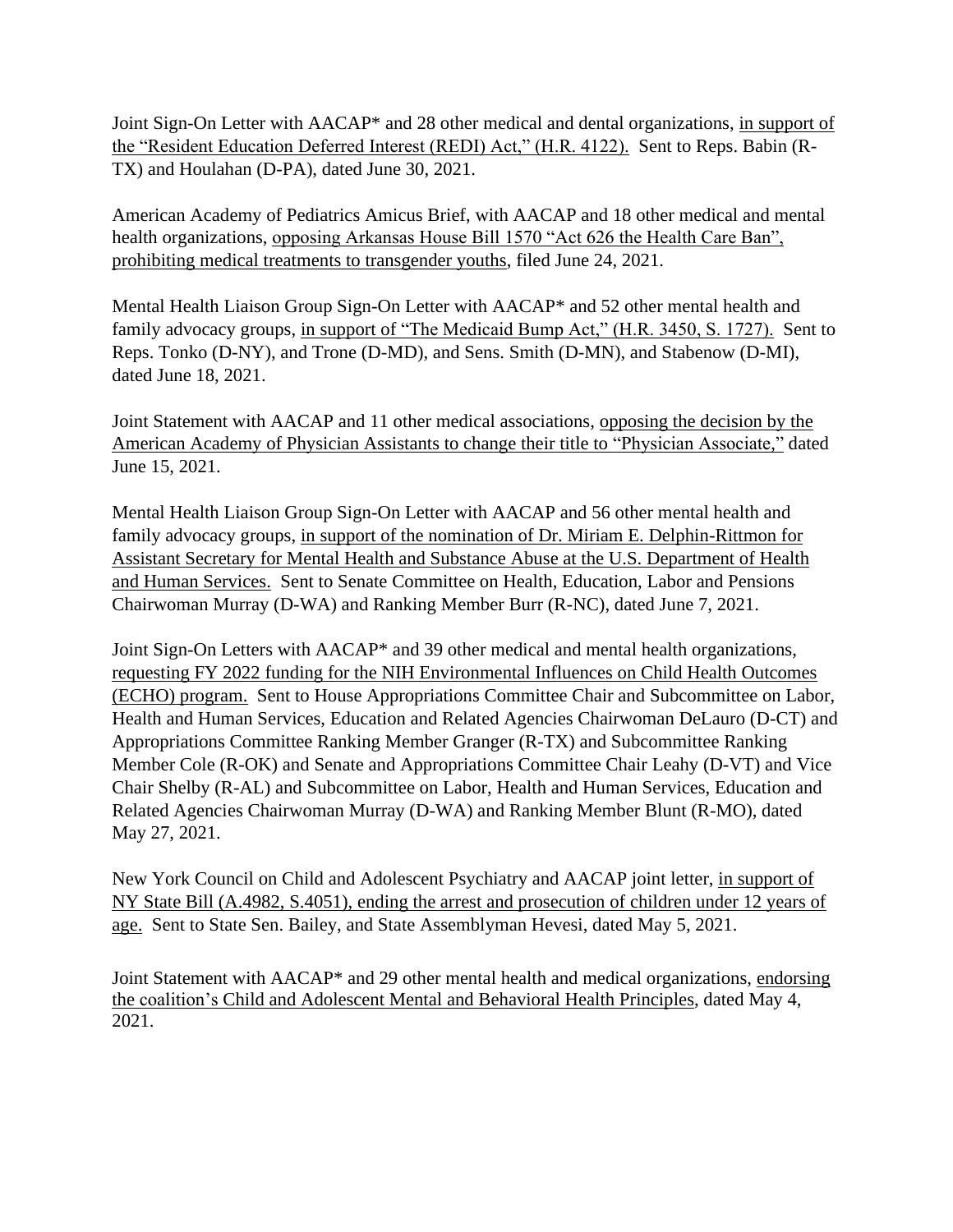New Jersey ROCAP and AACAP\* Alert, asking AACAP members to contact state legislators in support of state funding for the NJ Child Collaborative Mental Health Program, dated April 30, 2021.

AACAP Statement, in support and solidarity with the family of Mr. George Floyd and calling for shared solutions for confronting racism and advancing justice, dated April 21, 2021.

Illinois ROCAP and AACAP\* Alert, asking AACAP members to contact state legislators in support of an IL utilization management bill, dated April 21, 2021.

Joint Sign-On Letter with AACAP\* and 49 other national and state medical associations, in support of pediatrician, Dr. Richard Pan, for the position HRSA Administrator at the U.S. Department of Health and Human Services, sent to President Biden, dated April 15, 2021.

Mental Health Liaison Group Letters with AACAP\* and 44 other medical and mental health organizations, in support of the "Mental Health Professionals Workforce Shortage Loan Repayment Act of 2021" (H.R. 3150, S. 1578). Sent to Reps. Katko (R-NY) and Napolitano (D-CA), and Sens. Smith (D-MN) and Murkowski (R-AK), dated April 13, 2021.

Illinois ROCAP and AACAP\* Alert, asking AACAP members to contact state legislators to oppose state legislation that would expand psychologists' ability to prescribe to children and adolescents, sent April 12, 2021.

AACAP\* Alert asking AACAP members to contact Congress requesting \$50M to fund the Pediatric Subspecialty Loan Relief Program, dated April 14, 2021.

Freedom for All Americans Joint Statement with AACAP and 113 other medical, mental health, and family organizations, opposing state legislation targeting transgender youth, dated April 9, 2021.

AACAP and Arkansas Council on Child and Adolescent Psychiatry Joint Letter, thanking Governor for vetoing HB 1570, on medical issues relating to transgender and gender diverse youth. Sent to Gov. Hutchinson, dated April 8, 2021.

Kennedy Forum and Center for Law and Social Policy Joint Sign-On Letter with AACAP\* and 98 other mental health education organizations, requesting that the Department of Education put out guidance to encourage schools to use American Rescue Plan funds for mental health supports. Sent to Sec. of Education Cardona, dated April 6, 2021.

Mental Health Liaison Group Joint Sign-On Letters with AACAP\* and 47 other medical and mental health organizations, in support of "Effective Suicide Screening and Assessment in the Emergency Department Act of 2021" (H.R. 1324, S. 467). Sent to Reps. Soto (D-FL) and Bilirakis (R-FL), and Sens. King (I-ME) and Murkowski (R-AK), dated April 5, 2021.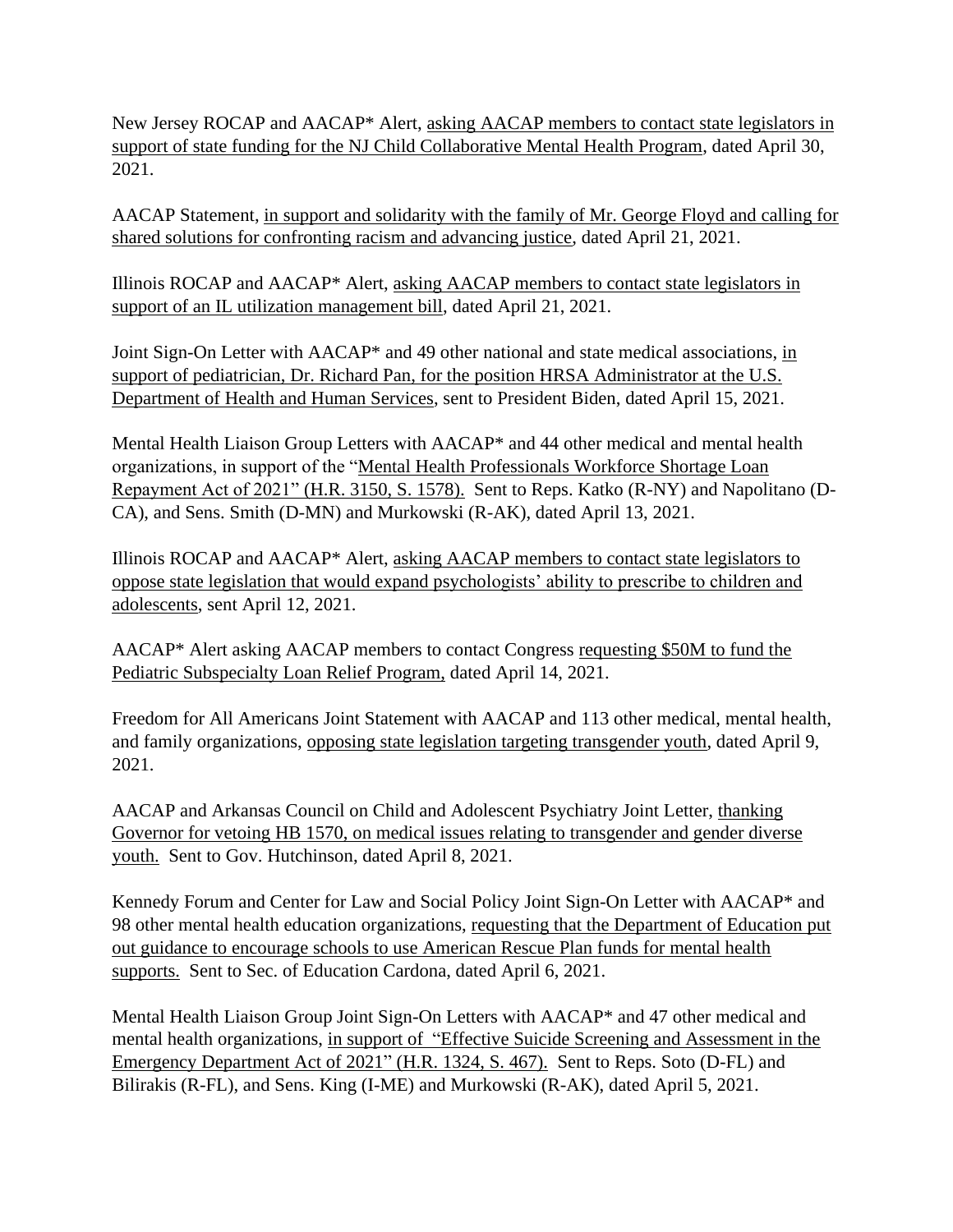Higher Education Mental Health Alliance Joint Sign-On Letter with AACAP and 8 other mental health education organizations, congratulating the new Secretary of Education on his appointment. Sent to Sec. of Education Cardona, dated April 2, 2021.

Joint Sign-On Letter with AACAP\* and 19 other children's healthcare organizations, in support of \$485M in funding for FY22 for Children's Hospitals Graduate Medical Education program (CHGME). Sent to Senate Subcommittee on Labor, Health and Human Services, Education and Related Agencies Chairwoman Murray (D-WA) and Ranking Member Blunt (R-MO), and House Subcommittee on Labor, Health and Human Services, Education and Related Agencies Chairwoman DeLauro (D-CT) and Ranking Member Cole (R-OK), dated March 31, 2021.

AACAP and Arkansas ROCAP Letter asking for veto of Arkansas HB1570, which would ban access to evidence-based treatments for transgender youth. Sent to Gov. Hutchinson, dated March 31, 2021.

Mental Health Liaison Group Joint Sign-On Letter with AACAP\* and 41 other mental health organizations, in support of "Supporting Eating Disorders Recovery Through Vital Expansion (SERVE) Act" (H.R. 1309, S. 194). Sent to Senate Armed Services Committee Chairman Reed (D-RI) and Ranking Member Wicker (R-MS), and House Armed Services Committee Chairman Smith (D-WA) and Ranking Member Rogers (R-MI), dated March 26, 2021.

Joint Sign-On Letter with AACAP\* and 25 other medical and mental health organizations, in appreciation of \$80M added funding for the Pediatric Mental Health Care Access program at HRSA in the American Rescue Plan Act, and to request additional funding for FY 2022. Sent to Senate Subcommittee on Labor, Health and Human Services, Education and Related Agencies Chairwoman Murray (D-WA) and Ranking Member Blunt (R-MO), and House Subcommittee on Labor, Health and Human Services, Education and Related Agencies Chairwoman DeLauro (D-CT) and Ranking Member Cole (R-OK), dated March 25, 2021.

Joint Sign-On Letter with AACAP\* and 201 other medical and mental health organizations, requesting \$50M in shared funding for CDC and NIH to research firearm morbidity and mortality prevention. Sent to Senate Appropriations Committee Chair Leahy (D-VT) and Vice Chairman Shelby (R-AL), and House Appropriations Committee Chair DeLauro (D-CT) and Ranking Member Granger (R-TX), and Senate Subcommittee on Labor, Health and Human Services, Education and Related Agencies Chairwoman Murray (D-WA) and Ranking Member Blunt (MO-R), and House Subcommittee on Labor, Health and Human Services, Education and Related Agencies Chairwoman DeLauro (D-CT) and Ranking Member Cole (R-OK), dated March 25, 2021.

Mental Health Liaison Group Joint Sign-On Letter with AACAP\* and 59 other medical and mental health organizations, in praise of mental health spending provisions in the American Rescue Act. Sent to President Biden, dated March 24, 2021.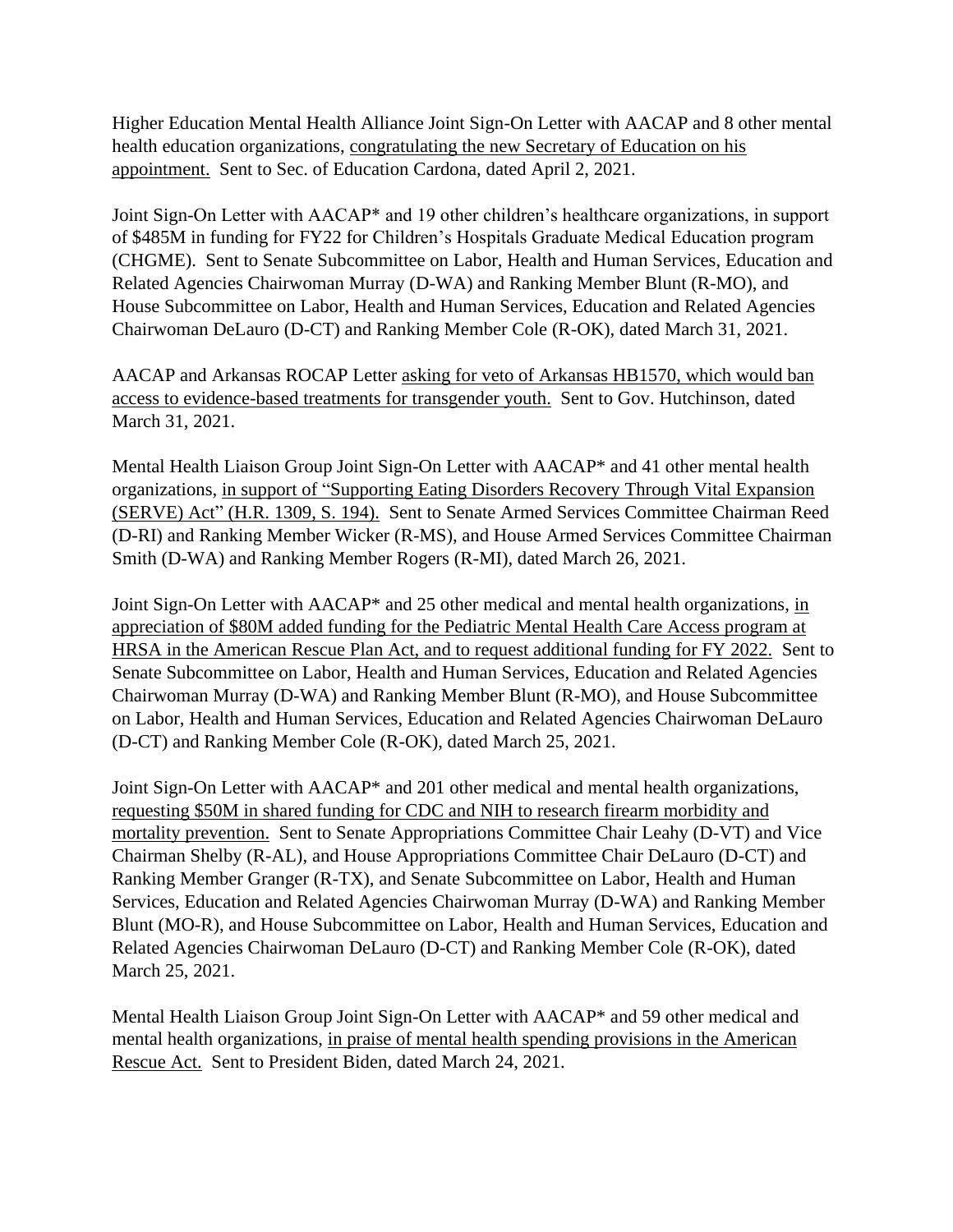AACAP\* Sign-On to HRC Project THRIVE Pledge, in support of LGBTQ youth, families, and health care professionals, dated March 22, 2021.

Child Trauma and ACEs Policy Working Group Joint Sign-On Letter with AACAP\* and 22 other youth advocacy groups, calling for continued integration of trauma-informed policies and practices into federal programs. Sent to Senate Appropriations Committee Chair Leahy (D-VT) and Ranking Member Shelby (R-AL), and House Appropriations Committee Chair DeLauro (D-CT) and Ranking Member Granger (R-TX), dated March 18, 2021.

Mental Health Liaison Group Joint Sign-On Letter with AACAP\* and 49 other medical and mental health organizations, in support of the "Suicide Training and Awareness Nationally Delivered for Universal Prevention (STANDUP) Act" (H.R. 586). Sent to House Speaker Pelosi (D-CA) and Minority Leader McCarthy (R-CA), and House Committee on Energy and Commerce Chairman Pallone (D-NJ) and Ranking Member McMorris Rodgers (R-WA), dated March 16, 2021.

Mental Health Liaison Group Joint Sign-On Letter with AACAP\* and 62 other medical and mental health organizations, in support of "Dr. Lorna Breen Health Care Provider Act" (H.R. 1667, S.610). Sent to the chief sponsors, Sens. Kaine (D-VA), Cassidy (R-LA), Reed (D-RI), Young (R-IN), and Reps. Wild (D-PA), McKinley (R-WV), Krishnamoorthi (D-IL), and Chu (D-CA), dated March 16, 2021.

Mental Health Liaison Group Joint Sign-On Letter with AACAP\* and 53 other medical and mental health organizations, in support of "Pursuing Equity in Mental Health Act" (H.R. 5469), sent to the sponsors, Reps. Watson Coleman (D-NJ) and Katko (R-NY), dated March 12, 2021.

Maternal Mental Health Leadership Alliance Sign-On Letter with AACAP\* and 89 other medical and mental health organizations, calling for increased funding for maternal mental health programs in FY 2022. Sent to Senate Subcommittee on Labor, Health and Human Services, Education and Related Agencies Chairwoman Murray (D-WA) and Ranking Member Blunt (MO-R), and House Subcommittee on Labor, Health and Human Services, Education and Related Agencies Chairwoman DeLauro (D-CT) and Ranking Member Cole (R-OK), dated March 11, 2021.

APA Sign-On Letter with AACAP and 8 other medical organizations, supporting state legislation that will allow continued access to and coverage of telemedicine, even after the pandemic. Sent to State governors, National Governor's Association, National Association of Insurance Commissioners, and the National Conference of State Legislatures, dated March 11, 2021.

Human Rights Campaign Joint Statement with AACAP\* and 12 other medical and mental health organizations, opposing anti-LGBTQ state-based legislation, dated March 9, 2021.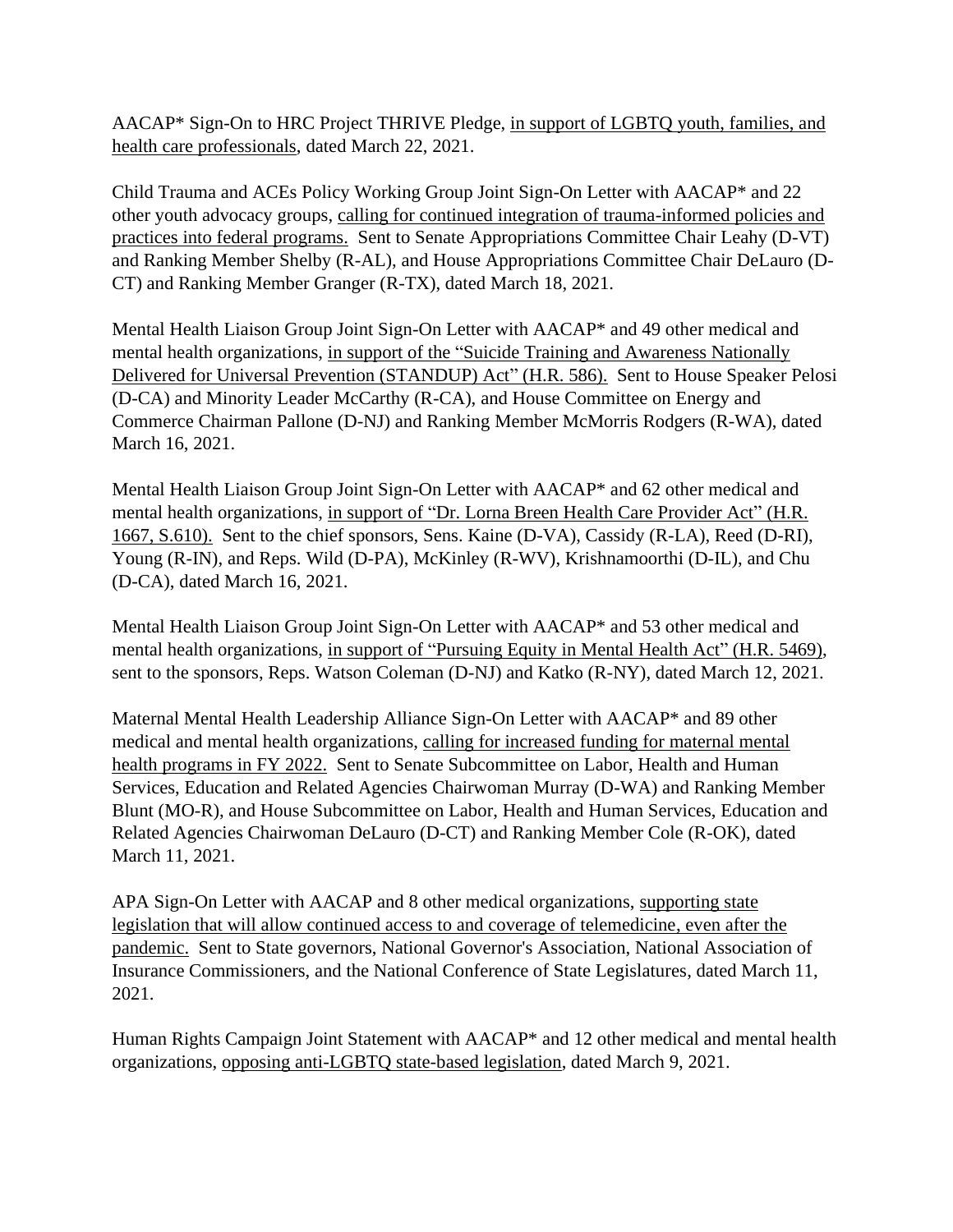AACAP\* Statement applauding House passage of the "Equality Act" (H.R. 5), which would extend protections against discrimination based on sex, sexual orientation, and gender identity in education, employment, housing, credit, public spaces and services, and federally funded programs, including within child welfare and adoption systems, dated March 3, 2021.

Joint Senate and House Sign-On Letters with AACAP\* and 65 other medical and mental health organizations, urging Congress to fund the Pediatric Subspecialty Loan Repayment Program at \$50 million in FY22. Sent to Senate Appropriations Committee Chair Leahy (D-VT) and Vice Chair Shelby (R-AL), Senate Subcommittee on Labor, Health and Human Services, Education and Related Agencies Chair Murray (D-WA) and Ranking Member Blunt (R-MO), House Appropriations Committee Chair DeLauro (D-CT), House Appropriations Committee Ranking Member Granger (R-TX), and Subcommittee on Labor, Health and Human Services, Education and Related Agencies Ranking Member Cole (R-OK), dated March 2, 2021.

Mental Health Liaison Group Joint Sign-On Letter with AACAP\* and 49 other medical and mental health organizations, in support of "Mental Health Services for Students Act" (H.R. 721). Sent to Reps. Napolitano (D-CA) and Katko (R-NY), sent March 2, 2021.

Joint Sign-on Release by AACAP and 34 other mental health organizations and substance use disorder organizations, "A Unified Vision for Transforming Mental Health and Substance Use Care," dated February 25, 2021.

AAP Joint Sign-On Letter with AACAP\* and 25 other medical, hospital, and mental health organizations, requesting an additional \$16 million for the Pediatric Mental Health Care Access Program. Sent to Senate Majority Leader Schumer (D-NY) and Minority Leader McConnell (R-KY), and House Speaker Pelosi (D-CA) and Minority Leader McCarthy (R-CA), dated February 12, 2021.

Child Trauma and ACEs Policy Group Sign-On Letter with AACP\* and 11other medical organizations, commending funding for trauma-informed programs in federal COVID-19 relief legislation. Sent to Sens. Durbin (D-IL) and Capito (R-WV), sent February 5, 2021.

Mental Health Liaison Group Sign-On Letter with AACAP\* and 55 other medical and mental health organizations, in support of "Barriers to Suicide Act" (H.R. 792). Sent to the sponsors Reps. Beyer (D-VA), Napolitano (D-CA), and Katko (R-NY), sent February 1, 2021.

AACAP endorsement, "Stopping the Mental Health Pandemic Act," (H.R. 588), conveyed to Rep. Porter (D-CA), January 26, 2021.

AACAP Letter, nominating the Academy for the AMA CPT Education Excellent Award. Sent to AMA CPT staff Caitlin Dail, dated January 18, 2021.

AACAP Letter, opposing removal of non-statutory anti-discrimination practices in HHS Services Grants Regulation, Final Rule. Sent to Secretary Azar, dated January 15, 2021.